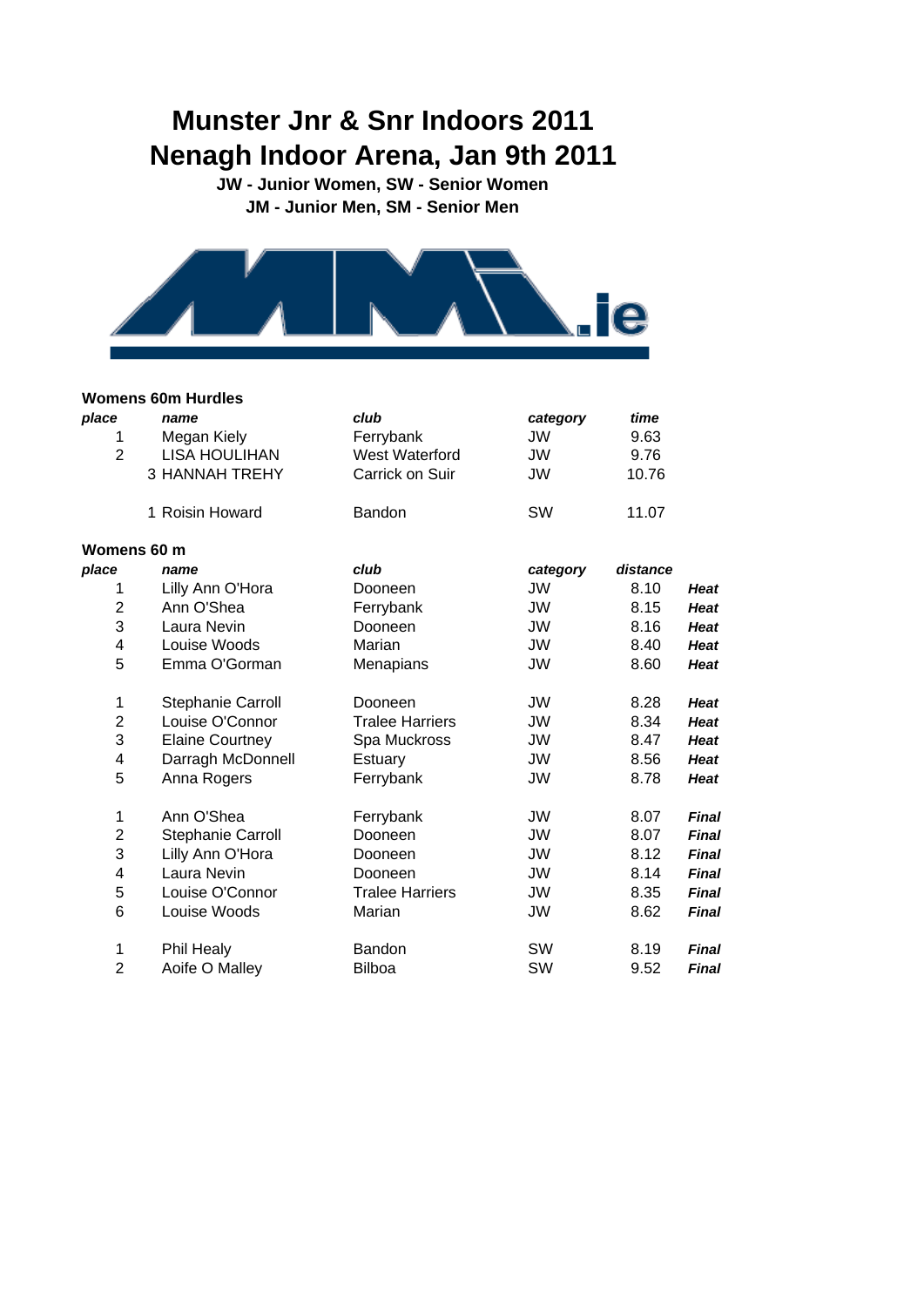## **Womens 200 m**

| place                   | name                       | club                      | category  | time     | race                      |
|-------------------------|----------------------------|---------------------------|-----------|----------|---------------------------|
| 1                       | Stephanie Carroll          | Dooneen                   | JW        | 26.72    | 1                         |
| $\boldsymbol{2}$        | <b>Chrsitine Neville</b>   | Leevale                   | <b>JW</b> | 26.96    | 1                         |
| 3                       | Laura Nevin                | Dooneen                   | <b>JW</b> | 27.00    | 4                         |
| 4                       | Jessica Sheehan            | <b>Riverstick Kinsale</b> | <b>JW</b> | 27.02    | 4                         |
| 5                       | Jessica Neville            | Leevale                   | <b>JW</b> | 27.20    | $\mathbf{3}$              |
| 6                       | Louise O'Connor            | <b>Tralee Harriers</b>    | <b>JW</b> | 27.49    | $\overline{2}$            |
| $\overline{7}$          | Eimear Lynch               | Newport                   | JW        | 27.61    | $\overline{2}$            |
| 8                       |                            |                           | JW        | 27.94    | $\overline{2}$            |
|                         | <b>Elaine Courtney</b>     | Spa Muckross              |           |          |                           |
| 9                       | Louise Woods               | Marian                    | JW        | 28.21    | 4                         |
| 10                      | Melina Van Der Valk        | Ferrybank                 | JW        | 28.33    | $\ensuremath{\mathsf{3}}$ |
| 11                      | Emma O'Gorman              | Menapians                 | JW        | 28.95    | $\overline{2}$            |
| 12                      | <b>Brid Brosnan</b>        | Ferrybank                 | JW        | 29.29    | 1                         |
| 13                      | <b>Margaret Mary Grace</b> | Nenagh Olympic            | JW        | 29.79    | $\ensuremath{\mathsf{3}}$ |
| 14                      | Darragh McDonnell          | Estuary                   | JW        | 29.91    | 3                         |
| 15                      | Lydia O'Connor             | Leevale                   | JW        | 29.97    | 1                         |
| 1                       | Phil Healy                 | Bandon                    | SW        | 26.96    | 4                         |
| Womens 400 m            |                            |                           |           |          |                           |
| place                   | name                       | club                      | category  | time     | race                      |
| 1                       | Megan Kiely                | Ferrybank                 | JW        | 60.77    | 1                         |
| $\overline{2}$          | Ailbhe Courtney            | <b>St Brendans</b>        | JW        | 62.82    | $\overline{2}$            |
| 3                       | Eimear Lynch               | Newport                   | JW        | 62.96    | 1                         |
| 4                       | April Flynn                | Ferrybank                 | JW        | 63.74    | $\overline{2}$            |
| 5                       | John Power                 | Ferrybank                 | JM        | 65.55    | $\overline{2}$            |
| $\,6$                   | <b>Margaret Mary Grace</b> | Nenagh Olympic            | JW        | 67.62    | 1                         |
| $\overline{7}$          | Hanna ryan                 | <b>Tralee Harriers</b>    | JW        | 71.83    | 1                         |
| 8                       | <b>HANNAH TREHY</b>        | Carrick on Suir           | <b>JW</b> | 72.16    | $\overline{2}$            |
| Womens 800 m            |                            |                           |           |          |                           |
| place                   | name                       | club                      | category  | time     |                           |
| 1                       | Harriet Flynn              | Shannon                   | JW        | 2.23.24  |                           |
| $\overline{2}$          | Lydia O'Connor             | Leevale                   | JW        | 2.58.66  |                           |
|                         |                            |                           |           |          |                           |
| 1                       | <b>Eilis Kelly</b>         | <b>Raheny Shamrocks</b>   | SW        | 2.36.01  |                           |
| Womens 1500 m           |                            |                           |           |          |                           |
| place                   | name                       | club                      | category  | time     |                           |
| 1                       | Harriet Flynn              | Shannon                   | JW        | 4.53.23  |                           |
| $\overline{2}$          | Cliona Doyle               | Clonmel                   | JW        | 5.10.50  |                           |
| 1                       | Laura Crowe                | Riocht                    | SW        | 4.39.60  |                           |
| $\overline{2}$          | Michelle Finn              | Leevale                   | SW        | 4.47.02  |                           |
| 3                       | Sally McCarthy             | <b>UCC</b>                | SW        | 5.07.32  |                           |
| 4                       | Alvy Carragher             | Nenagh Olympic            | SW        | 5.07.35  |                           |
| Womens 3000m            |                            |                           |           |          |                           |
| place                   | name                       | club                      | category  | time     |                           |
|                         | 1 Michelle Finn            | Leevale                   |           | 10.22.52 |                           |
| $\overline{2}$          | Alvy Carragher             | Nenagh Olympic            | SW        | 10.45.15 |                           |
| 3                       | Martina O'Dwyer            | Carrick on Suir           | SW        | 10.49.38 |                           |
| $\overline{\mathbf{4}}$ | Jessica Von Hatten         | Leevale                   | SW        | 10.27.64 |                           |
| 5                       | Maire Heffernan            | Liscarroll                | SW        | 11.58.92 |                           |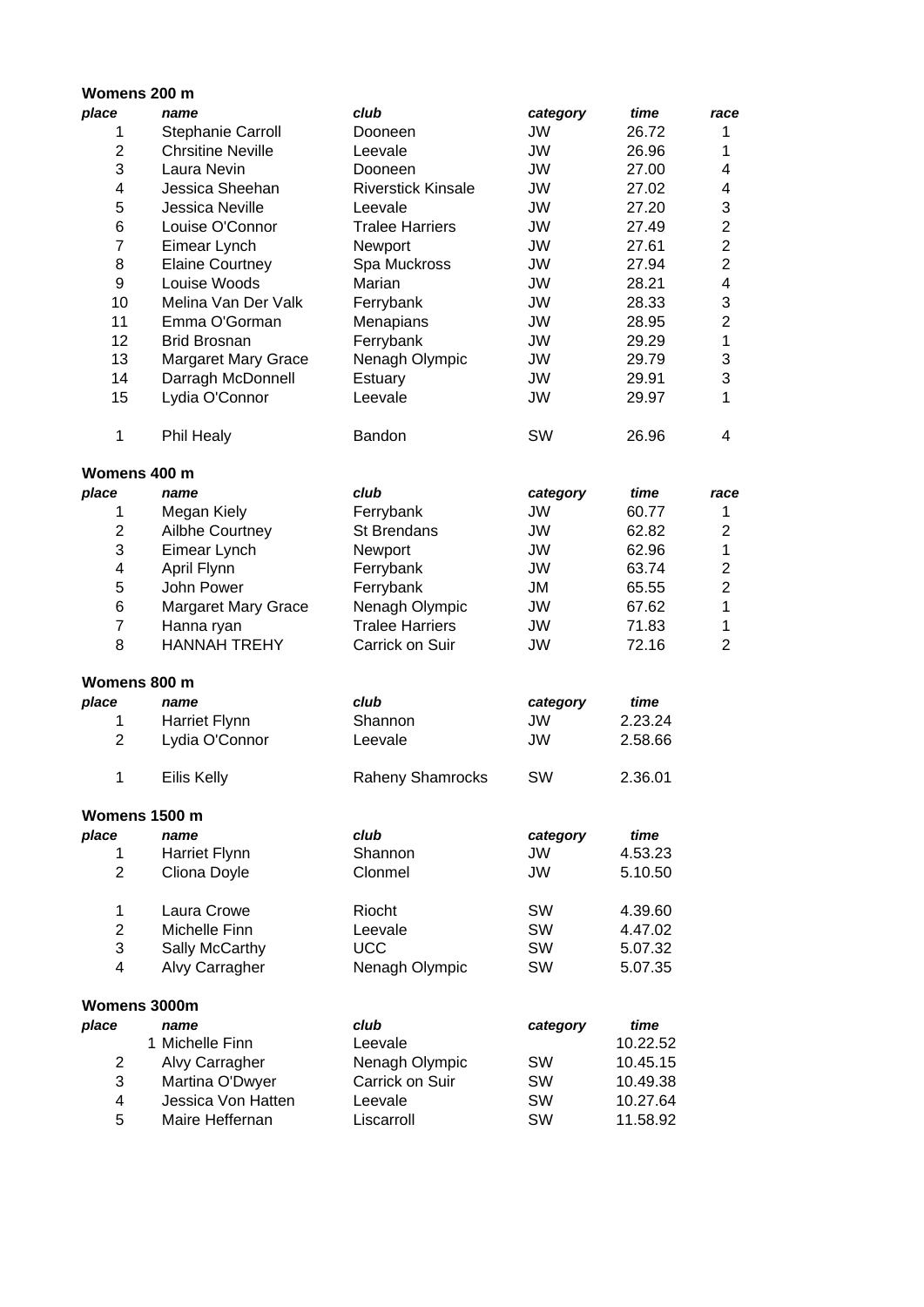|                     | <b>Womens 3K Walk</b>              |                           |           |                   |
|---------------------|------------------------------------|---------------------------|-----------|-------------------|
| place               | name                               | club                      | category  | time              |
| 1                   | <b>KATE VEALE</b>                  | West Waterford            | JW        | 13.10.86          |
| $\overline{2}$      | Marie Costello                     | <b>Borrisokane</b>        | JW        | 18.00.13          |
| 1                   | <b>Miriam Hamilton</b>             | KIBK N.CI.                | SW        | 17.37.76          |
| <b>Womens Relay</b> |                                    |                           |           |                   |
| <b>Junior</b>       | 1 Dooneen                          | 1.49.2                    | H         |                   |
|                     |                                    |                           |           |                   |
|                     | 2 Ferrybank                        | 1.51.4                    | Н         |                   |
|                     | 3 Leevale                          | 1.52.6                    | н         |                   |
| <b>Senior</b>       |                                    |                           |           |                   |
|                     | 1 Tralee Harriers<br>2 St Brendans | 1.55.3<br>2.00.0          | н<br>H    |                   |
|                     |                                    |                           |           |                   |
| <b>Womens Shot</b>  |                                    |                           |           |                   |
| place               | name                               | club                      | category  | distance          |
| 1                   | Niamh Murphy                       | <b>BIAC</b>               | <b>JW</b> | 11.08m            |
| $\overline{2}$      | Laura McSweeney                    | <b>Bandon</b>             | JW        | 10.76m            |
| 1                   | <b>Roisin Howard</b>               | Bandon                    | SW        | 9.89m             |
| 2                   | Aoife O'Malley                     | <b>Bilboa</b>             | SW        | 8.94m             |
| 3                   | Siobhan Heffernan                  | Liscarroll                | SW        | 7.41m             |
|                     | <b>Womens Long Jump</b>            |                           |           |                   |
| place               | name                               | club                      | category  | distance          |
| 1                   | <b>AOIFE BARTLEY</b>               | Carrick on Suir           | JW        | 5.04m             |
| $\overline{c}$      | Darragh McDonnell                  | Estuary                   | JW        | 4.62m             |
| 3                   | Suzanne Kelly                      | Kilnaboy                  | JW        | 4.59m             |
| $\overline{4}$      | Laura Lynch                        | <b>Tralee Harriers</b>    | JW        | 4.59m             |
| 1                   | Sinead O'Connor                    | <b>Tralee Harriers</b>    | SW        | 5.34m             |
| 2                   | Phil Healy                         | Bandon                    | SW        | 4.67m             |
| 3                   | Roisin Howard                      | Bandon                    | SW        | 4.27m             |
| 4                   | Siobhan Heffernan                  | Liscarroll                | SW        | 4.14m             |
|                     | <b>Womens Triple Jump</b>          |                           |           |                   |
| place               | name                               | club                      | category  | distance          |
| 1                   | Jessica Sheehan                    | <b>Riverstick Kinsale</b> | JW        | 10.68m            |
| $\overline{2}$      | <b>AOIFE BARTLEY</b>               | Carrick on Suir           | JW        | 10.63m            |
| 3                   | Laura Lynch                        | <b>Tralee Harriers</b>    | JW        | 9.51 <sub>m</sub> |
| 1                   | Sinead O'Connor                    | <b>Tralee Harriers</b>    | SW        | 10.80m            |
| $\overline{2}$      | Nicola Power                       | Ferrybank                 | SW        | 10.51m            |
| 3                   | Amy Phelan                         | <b>St Brendans</b>        | SW        | 9.61m             |
| 4                   | Aoife O Malley                     | <b>Bilboa</b>             | SW        | 8.73m             |
|                     | <b>Womens High Jump</b>            |                           |           |                   |
| place               | name                               | club                      | category  | <b>Height</b>     |
| 1                   | Aisling Croke                      | Dooneen                   | JW        | 1.73m             |
| $\overline{2}$      | <b>CLAIRE COLLINS</b>              | West Waterford            | JW        | 1.67m             |
| 3                   | Sorcha Murphy                      | Ferrybank                 | JW        | 1.50m             |
| 1                   | Amy Phelan                         | <b>St Brendans</b>        | SW        | 1.45m             |
| $\overline{2}$      | Siobhan Heffernan                  | Liscarroll                | SW        | 1.30m             |
|                     |                                    |                           |           |                   |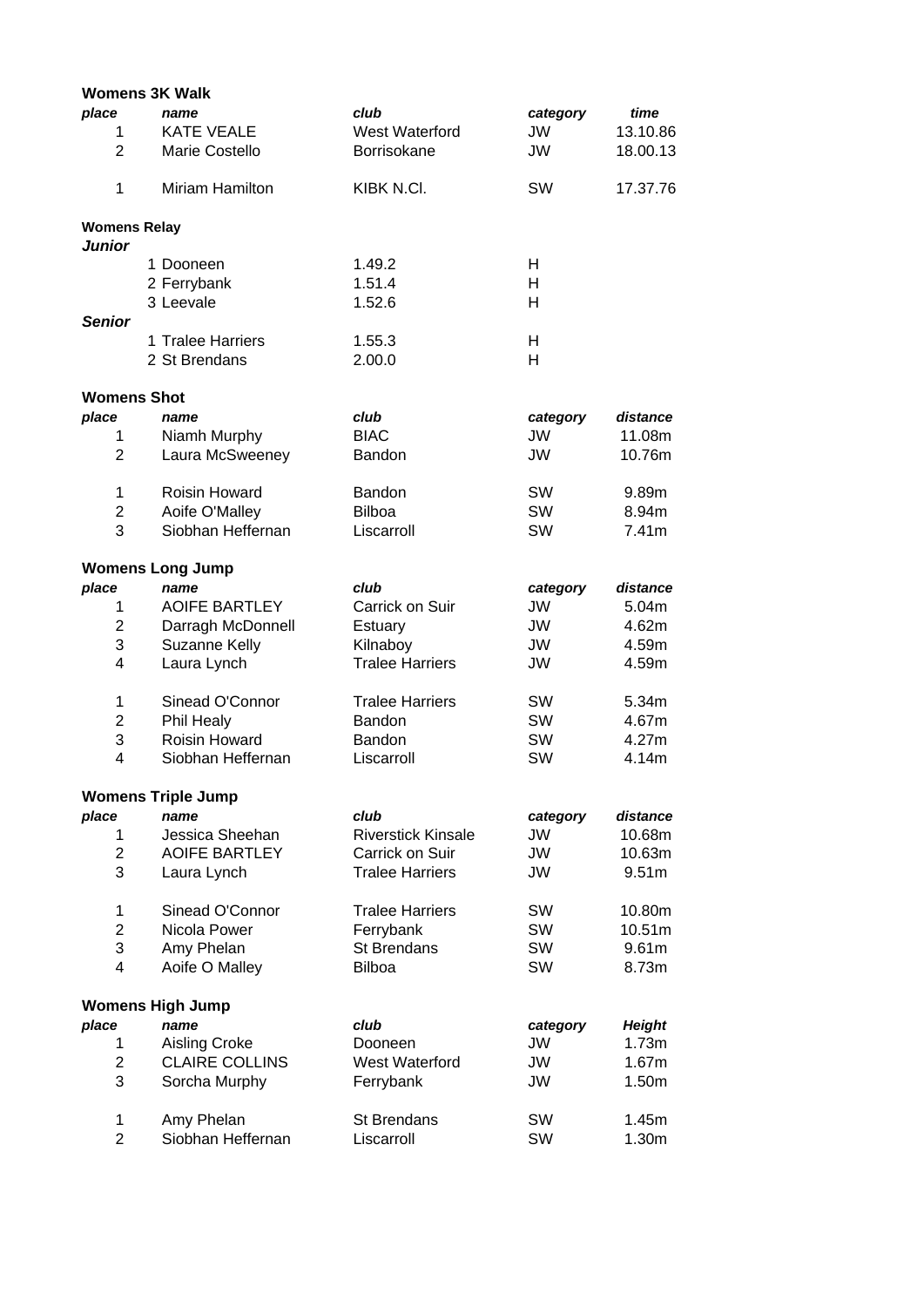## **Womens Pole Vault**

| place | name                  | club               | category  | <b>Height</b>     |         |
|-------|-----------------------|--------------------|-----------|-------------------|---------|
|       | Nikita Savage         | Youghal            | <b>JW</b> | 3.20 <sub>m</sub> | $=$ CBP |
| 2     | <b>LISA HOULIHAN</b>  | West Waterford     | JW        | 2.60m             |         |
| 3     | Una Marley            | <b>St Brendans</b> | JW        | 2.40m             |         |
| 4     | <b>LEANNE HERLIHY</b> | West Waterford     | JW        | 2.40m             |         |
| 5     | Katie O Riordan       | <b>St Brendans</b> | JW        | 2.20 <sub>m</sub> |         |
| 6     | <b>Helena Murphy</b>  | <b>Bandon</b>      | JW        | 2.00m             |         |
|       | Amy Phelan            | <b>St Brendans</b> | <b>SW</b> | 2.40m             |         |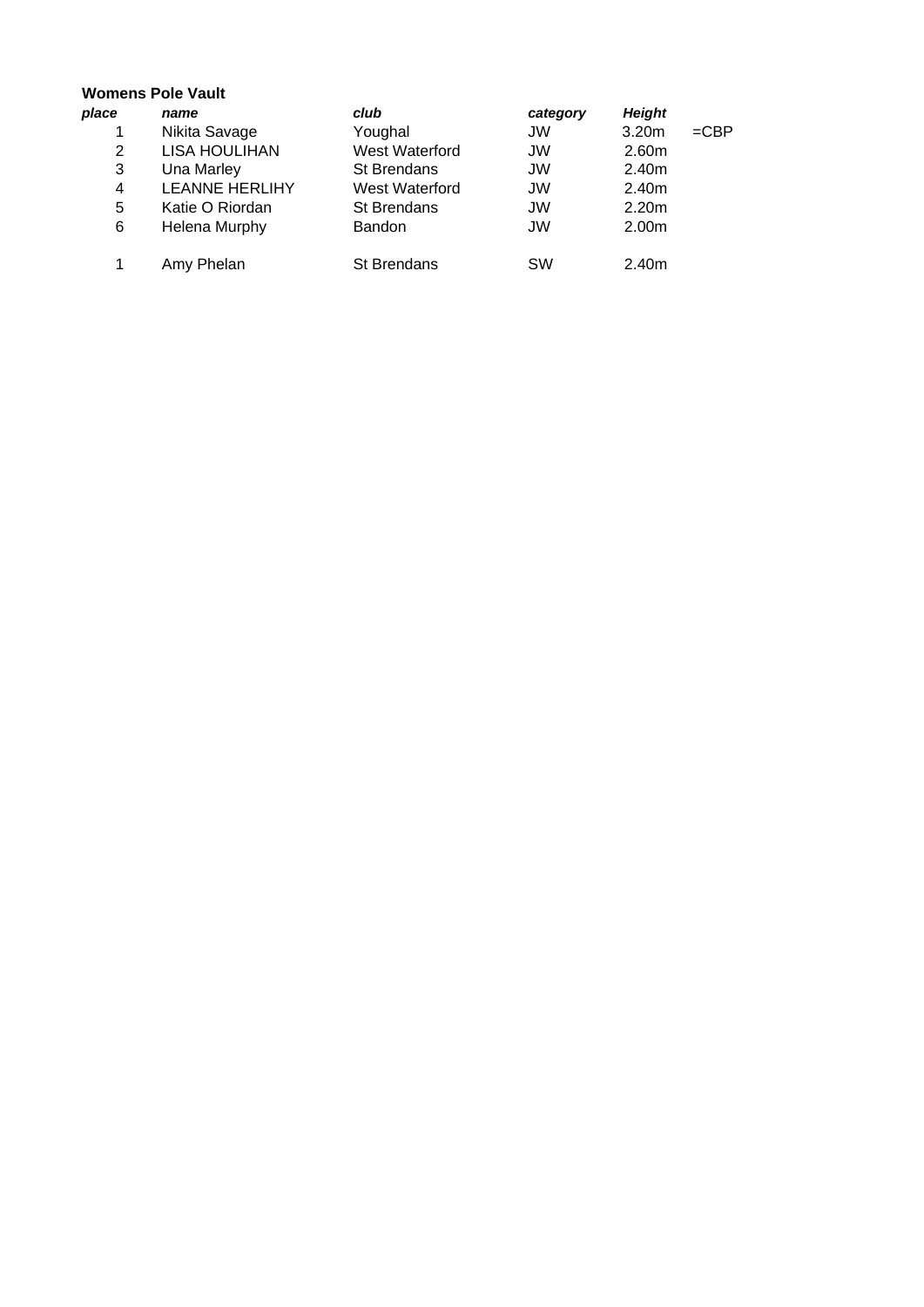# **Munster Jnr & Snr Indoors 2011 Nenagh Indoor Arena, Jan 9th 2011**

**JM - Junior Men, SM - Senior Men**



#### **Mens 60m Hurdles**

| place           | name                     | club                   | category  | time |             |
|-----------------|--------------------------|------------------------|-----------|------|-------------|
| 1               | <b>Edmond O'Halloran</b> | Leevale                | JM        | 8.73 |             |
| $\overline{2}$  | Ben Dennesen             | St Brendans            | <b>JM</b> | 9.92 |             |
| 1               | <b>Emmanuel Sabayo</b>   | Dooneen                | <b>SM</b> | 9.24 |             |
| $\overline{2}$  | <b>Ger Cremin</b>        | Riocht                 | <b>SM</b> | 9.26 |             |
| Mens 60m        |                          |                        |           |      |             |
| place           | name                     | club                   | category  | time |             |
| 60 <sub>m</sub> |                          |                        |           |      |             |
| 1               | Dylan Roche              | <b>St Brendans</b>     | JM        | 7.42 | <b>Heat</b> |
| $\overline{2}$  | John Halley              | Ferrybank              | <b>JM</b> | 7.4  | <b>Heat</b> |
| 3               | Jaco Oosthyusen          | Clonmel                | <b>JM</b> | 7.59 | <b>Heat</b> |
| 4               | <b>Kieran Downes</b>     | Limerick               | <b>JM</b> | 7.99 | <b>Heat</b> |
| 5               | John O'Brien             | Leevale                | <b>JM</b> | 8.04 | <b>Heat</b> |
| 6               | Ryan Casey               | Leevale                | <b>JM</b> | 8.08 | <b>Heat</b> |
| 1               | David Killeen            | Leevale                | <b>JM</b> | 7.47 | <b>Heat</b> |
| $\overline{c}$  | <b>Eoghan Courtney</b>   | St Brendans            | <b>JM</b> | 7.68 | <b>Heat</b> |
| 3               | <b>PATRICK LYNCH</b>     | Newport                | <b>JM</b> | 7.7  | <b>Heat</b> |
| 4               | Rafa Zipagan             | Limerick               | <b>JM</b> | 7.8  | <b>Heat</b> |
| 5               | <b>Michael Deady</b>     | Ferrybank              | <b>JM</b> | 7.84 | <b>Heat</b> |
| 6               | <b>Robert Nagle</b>      | Leevale                | <b>JM</b> | 8.1  | <b>Heat</b> |
| $\overline{7}$  | James Kelly              | Liscarroll             | <b>JM</b> | 8.53 | <b>Heat</b> |
| 1               | Eoin O'Carroll           | <b>Tralee Harriers</b> | <b>JM</b> | 7.36 | <b>Heat</b> |
| $\overline{c}$  | Greg O Shea              | Dooneen                | <b>JM</b> | 7.37 | <b>Heat</b> |
| 3               | <b>Edmond O'Halloran</b> | Leevale                | <b>JM</b> | 7.54 | <b>Heat</b> |
| 4               | Dennis O'Sullivan        | Leevale                | <b>JM</b> | 7.58 | <b>Heat</b> |
| 5               | Mark Boland              | Marian                 | JM        | 7.69 | <b>Heat</b> |
| 6               | <b>Stephen Power</b>     | Limerick               | <b>JM</b> | 7.79 | <b>Heat</b> |
| 1               | <b>Patrick Maher</b>     | Leevale                | <b>JM</b> | 7.35 | <b>Heat</b> |
| $\overline{c}$  | <b>Edward O Carroll</b>  | <b>St Brendans</b>     | <b>JM</b> | 7.67 | <b>Heat</b> |
| 3               | <b>Roland Pika</b>       | Limerick               | JM        | 7.69 | <b>Heat</b> |
| 4               | Michael Godley           | <b>Tralee Harriers</b> | <b>JM</b> | 7.79 | <b>Heat</b> |
| 5               |                          | 770                    |           | 7.9  | <b>Heat</b> |
| 6               | <b>LUDAIGH O MAHONEY</b> | West Waterford         | <b>JM</b> | 8.02 | <b>Heat</b> |
|                 |                          |                        |           |      |             |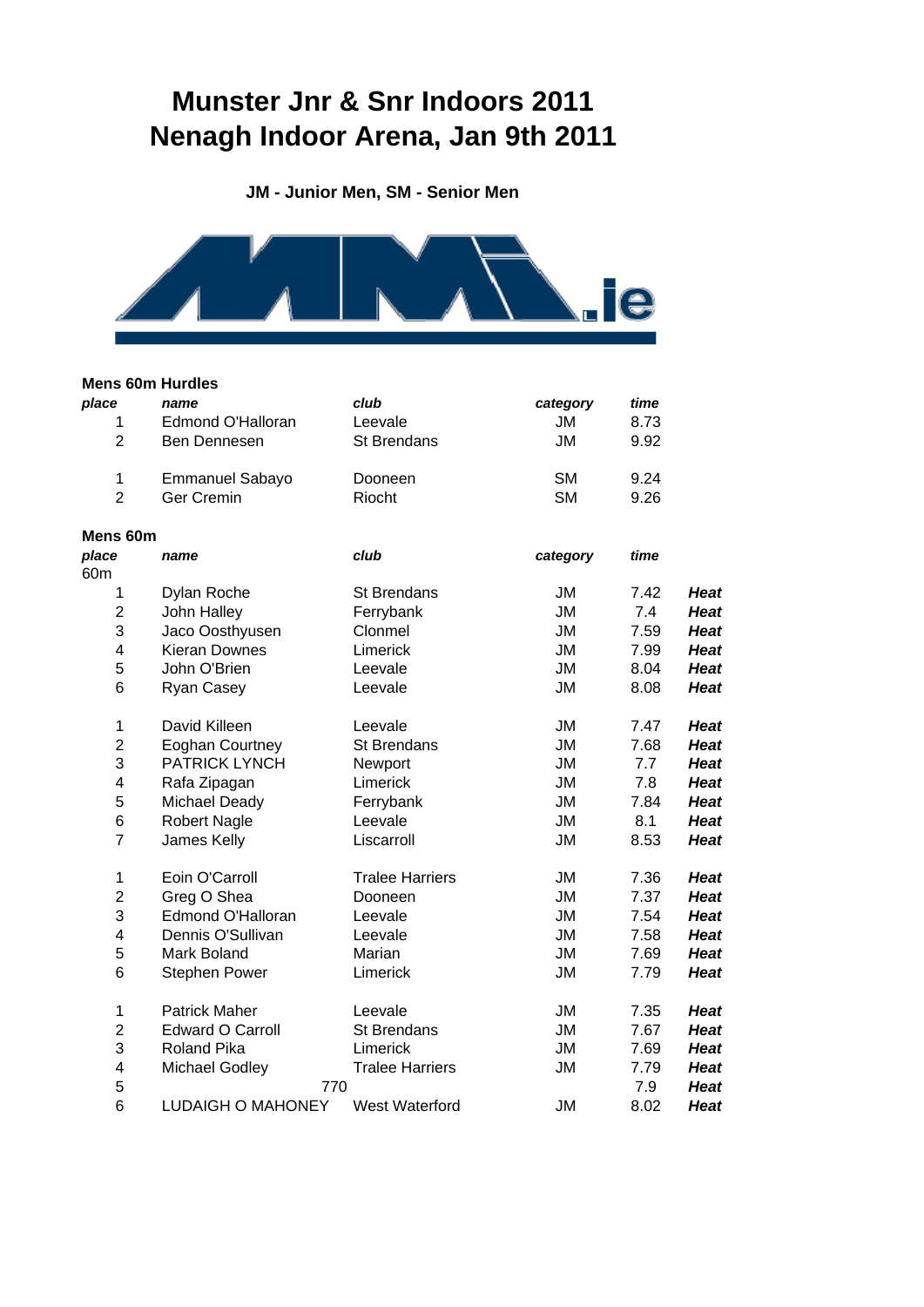| 1              | <b>Patrick Maher</b>    | Leevale                | <b>JM</b> | 7.21  | <b>Final</b>              |
|----------------|-------------------------|------------------------|-----------|-------|---------------------------|
| $\mathbf 2$    | Eoin O'Carroll          | <b>Tralee Harriers</b> | <b>JM</b> | 7.32  | <b>Final</b>              |
| 3              | Dylan Roche             | St Brendans            | <b>JM</b> | 7.35  | <b>Final</b>              |
| 4              | Greg O Shea             | Dooneen                | <b>JM</b> | 7.38  | <b>Final</b>              |
| 5              | John Halley             | Ferrybank              | JM        | 7.41  | <b>Final</b>              |
| 6              | David Killeen           | Leevale                | <b>JM</b> | 7.49  | <b>Final</b>              |
|                |                         |                        |           |       |                           |
| 1              | Edmond O'Halloran       | Leevale                | <b>JM</b> | 7.49  | <b>B</b> Final            |
| 2              | Jaco Oosthyusen         | Clonmel                | <b>JM</b> | 7.63  | <b>B</b> Final            |
| 3              | <b>Edward O Carroll</b> | <b>St Brendans</b>     | <b>JM</b> | 7.64  | <b>B</b> Final            |
| 4              | Mark Boland             | Marian                 | <b>JM</b> | 7.64  | <b>B</b> Final            |
| 5              | Eoghan Courtney         | <b>St Brendans</b>     | <b>JM</b> | 7.66  | <b>B</b> Final            |
| 6              | Dennis O'Sullivan       | Leevale                | <b>JM</b> | 7.73  | <b>B</b> Final            |
| $\overline{7}$ | Roland Pika             | Limerick               | <b>JM</b> | 7.87  | <b>B</b> Final            |
|                |                         |                        |           |       |                           |
| $\mathbf 1$    | Darren O'Donovan        | Leevale                | <b>SM</b> | 7.39  | <b>Heat</b>               |
| 2              | Zoltan Gyomber          | Dooneen                | <b>SM</b> | 7.48  | <b>Heat</b>               |
| 3              | Colm Lynch              | Iveragh                | <b>SM</b> | 7.54  | <b>Heat</b>               |
| 4              | <b>Ger Cremin</b>       | Riocht                 | <b>SM</b> | 7.6   | <b>Heat</b>               |
| $\mathbf 1$    | David Quilligan         | Leevale                | <b>SM</b> | 7.34  | <b>Heat</b>               |
| $\overline{c}$ | <b>Timmy Harrington</b> | Bandon                 | <b>SM</b> | 7.45  | <b>Heat</b>               |
| 3              | <b>Emmanuel Sabayo</b>  | Dooneen                | <b>SM</b> | 7.55  | <b>Heat</b>               |
| 4              | Michael Hynes           |                        | <b>SM</b> | 7.63  | <b>Heat</b>               |
|                |                         | Raheny Shamrocks       | <b>SM</b> |       |                           |
| 5              | Derek Zulu              | Fethard                |           | 7.9   | <b>Heat</b>               |
| 6              | Robert Cunningham       | Limerick               | <b>SM</b> | 8.24  | <b>Heat</b>               |
| 1              | <b>Breadan Leahy</b>    | Waterford              | <b>SM</b> | 7.53  | <b>Heat</b>               |
| $\overline{c}$ | Keith Smith             | Carrick On Suir        | <b>SM</b> | 7.57  | <b>Heat</b>               |
| 3              | Ciaran McCabe           | Riocht                 | <b>SM</b> | 7.64  | <b>Heat</b>               |
| 4              | Jason Lynch             | Riocht                 | <b>SM</b> | 7.81  | <b>Heat</b>               |
| 5              | Mike O'Brien            | Limerick               | <b>SM</b> | 8.06  | <b>Heat</b>               |
| 6              | <b>Brendan Dennehy</b>  | <b>Rising Sun</b>      | <b>SM</b> | 8.71  | <b>Heat</b>               |
|                |                         |                        |           |       |                           |
| 1              | David Quilligan         | Leevale                | <b>SM</b> | 7.2   | <b>Final</b>              |
| $\overline{c}$ | Darren O'Donovan        | Leevale                | <b>SM</b> | 7.33  | <b>Final</b>              |
| 3              | Breadan Leahy           | Waterford              | <b>SM</b> | 7.44  | Final                     |
| 4              | <b>Timmy Harrington</b> | <b>Bandon</b>          | <b>SM</b> | 7.48  | <b>Final</b>              |
| 5              | Zoltan Gyomber          | Dooneen                | <b>SM</b> | 7.52  | <b>Final</b>              |
| 6              | Colm Lynch              | Iveragh                | <b>SM</b> | 7.53  | <b>Final</b>              |
| Mens 400m      |                         |                        |           |       |                           |
| place          | name                    | club                   | category  | time  | race                      |
| 1              | James Greene            | Ferrybank              | JM        | 52.56 | $\overline{2}$            |
| $\overline{c}$ | Ben Kiely               | Ferrybank              | <b>JM</b> | 52.76 | 1                         |
| 3              | Luke O Keeffe           | St Brendans            | <b>JM</b> | 52.88 | 1                         |
| 4              |                         |                        | JM        |       | $\overline{2}$            |
|                | Shane Fitzgerald        | Emerald                |           | 54.7  |                           |
| 5              | John Power              | Ferrybank              | <b>JM</b> | 56.26 | $\mathbf 1$               |
| 6              | Daire Walsh             | Bandon                 | JM        | 56.69 | $\ensuremath{\mathsf{3}}$ |
| $\overline{7}$ | <b>Isaac Lineen</b>     | Ferrybank              | <b>JM</b> | 57.26 | $\overline{2}$            |
| 8              | Roland Pika             | Limerick               | <b>JM</b> | 60.84 | $\mathbf{1}$              |
| 9              | <b>DAMIEN MURPHY</b>    | West Waterford         | JM        | 62.86 | $\overline{2}$            |
| 1              | <b>Ciaran Collins</b>   | <b>UCC</b>             | <b>SM</b> | 51.39 |                           |
| $\overline{2}$ | Kevin Finn              | Nenagh Olympic         | <b>SM</b> | 60.21 |                           |
|                |                         |                        |           |       |                           |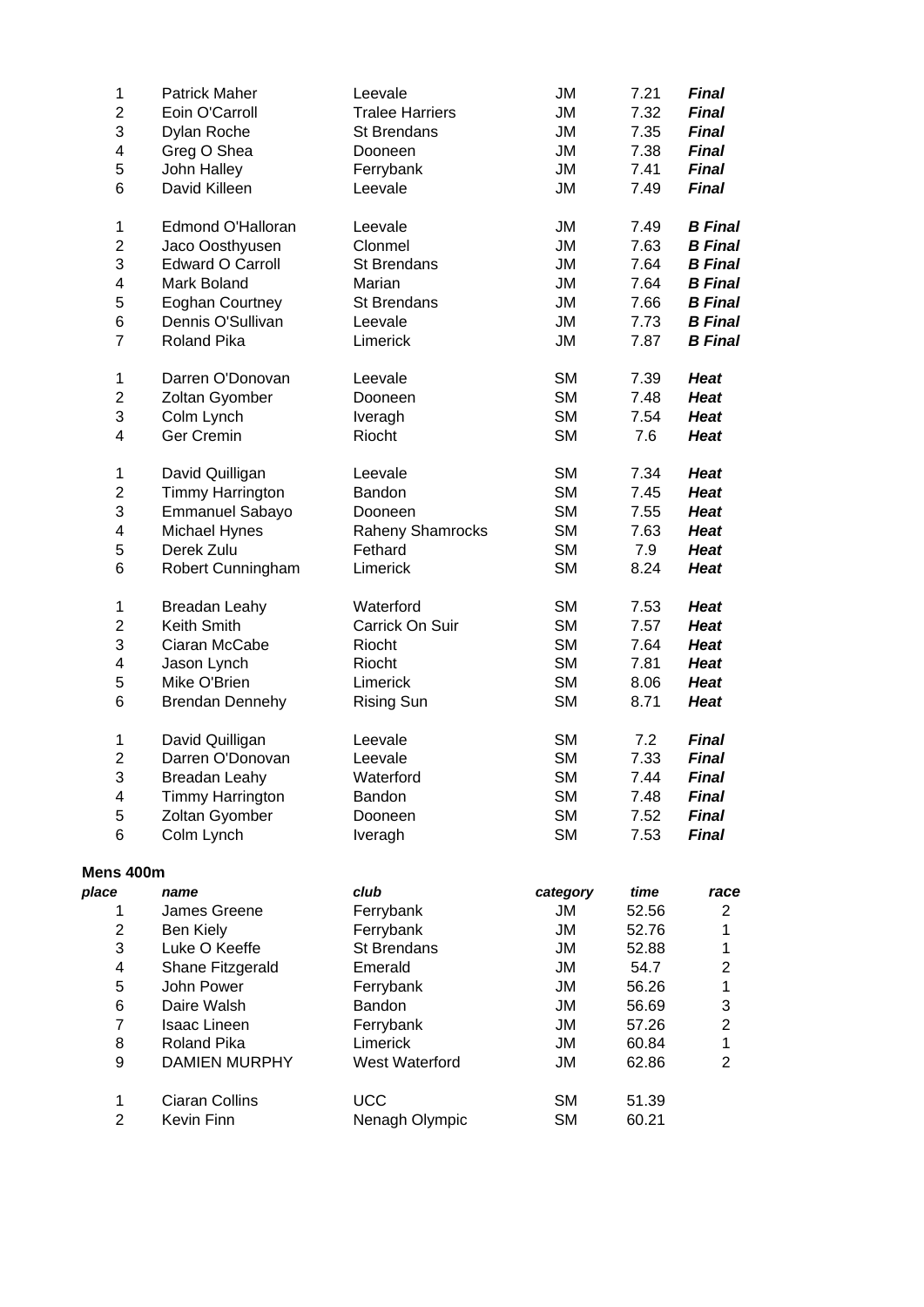| Mens 800m               |                          |                        |           |         |                           |
|-------------------------|--------------------------|------------------------|-----------|---------|---------------------------|
| place                   | name                     | club                   | category  | time    |                           |
| 1                       | Dean Cronin              | <b>BIAC</b>            | JM        | 2.00.99 |                           |
| $\overline{2}$          | Darragh Lynch            | <b>Ennis Track</b>     | JM        | 2.04.59 |                           |
| 3                       | David Hogan              | <b>St Brendans</b>     | JM        | 2.11.99 |                           |
| 4                       | David Kavangh            | <b>Tralee Harriers</b> | JM        | 2.14.21 |                           |
| 5                       | Cian O'Brien             | Marian                 | JM        | 2.15.25 |                           |
| 6                       | Diarmuid Brennan         | Ferrybank              | <b>JM</b> | 2.17.45 |                           |
| $\overline{7}$          | James Kelly              | Liscarroll             | <b>JM</b> | 2.25.27 |                           |
| 8                       | Tola Alade Adare         | Limerick               | <b>JM</b> | 2.26.01 |                           |
| 1                       | <b>Aiden Mullins</b>     | <b>Bantry</b>          | <b>SM</b> | 2.04.65 |                           |
| $\overline{\mathbf{c}}$ | Tim O Connor             | Riocht                 | <b>SM</b> | 2.12.63 |                           |
| 3                       | Arthur Fitzgerald        | <b>FMV</b>             | <b>SM</b> | 2.16.10 |                           |
| Mens 200m               |                          |                        |           |         |                           |
| place                   | name                     | club                   | category  | time    | race                      |
| 1                       | John Halley              | Ferrybank              | JM        | 23.72   | $\overline{2}$            |
| $\overline{c}$          | Dylan Roche              | St Brendans            | JM        | 24.01   | $\mathbf 1$               |
| 3                       | Eoghan Courtney          | <b>St Brendans</b>     | <b>JM</b> | 24.34   | $\ensuremath{\mathsf{3}}$ |
| 4                       | Mark Boland              | Marian                 | <b>JM</b> | 24.39   | 3                         |
| 5                       | <b>PATRICK LYNCH</b>     | Newport                | <b>JM</b> | 24.48   | $\overline{\mathbf{4}}$   |
| 6                       | Dennis O'Sullivan        | Leevale                | <b>JM</b> | 25.09   | $\mathbf{3}$              |
| $\overline{7}$          | <b>Isaac Lineen</b>      | Ferrybank              | <b>JM</b> | 25.11   | $\overline{\mathbf{4}}$   |
| 8                       | Jaco Oosthyusen          | Clonmel                | <b>JM</b> | 25.15   | $\mathbf{1}$              |
| 9                       | John Power               | Ferrybank              | <b>JM</b> | 25.21   | $\mathbf{1}$              |
| 10                      | 770                      |                        |           | 25.35   | $\mathbf{1}$              |
| 11                      | <b>Michael Deady</b>     | Ferrybank              | <b>JM</b> | 25.98   | $\sqrt{3}$                |
| 12                      | <b>LUDAIGH O MAHONEY</b> | West Waterford         | <b>JM</b> | 26.09   | 4                         |
| 13                      | Mark O Connell           | Bandon                 | JM        | 26.48   | $\overline{2}$            |
| 14                      | James Kelly              | Liscarroll             | <b>JM</b> | 27.4    | $\overline{2}$            |
| 15                      | Joseph Wainaina          | Ferrybank              | JM        | 29.35   | $\overline{4}$            |
| 1                       | Zoltan Gyomber           | Dooneen                | <b>SM</b> | 23.61   | $\mathbf{1}$              |
| $\overline{\mathbf{c}}$ | <b>Breadan Leahy</b>     | Waterford              | <b>SM</b> | 24.64   | $\overline{c}$            |
| 3                       | Jason Lynch              | Riocht                 | <b>SM</b> | 26.28   | $\overline{2}$            |
| 4                       | Jonathan Goggin          | Liscarroll             | <b>SM</b> | 27.07   | $\mathbf 1$               |
| 5                       | Robert Cunningham        | Limerick               | SM        | 27.38   | $\mathbf{1}$              |
| 6                       | Ronan Foley              | Togher                 | <b>SM</b> | 29.96   | $\overline{2}$            |
| <b>Mens 1500m</b>       |                          |                        |           |         |                           |
| place                   | name                     | club                   | category  | time    |                           |
| 1                       | Michael O'Sullivan       | <b>West Muskerry</b>   | JM        | 4.21.64 |                           |
| $\overline{2}$          | Jack O'Sullivan          | <b>FMV</b>             | JM        | 4.30.11 |                           |
| 3                       | Conor McCarthy           | Ferrybank              | JM        | 4.40.82 |                           |
| 4                       | <b>DAMIEN MURPHY</b>     | West Waterford         | JM        | 4.46.99 |                           |
| 5                       | Stephen Walsh            | St Brendans            | JM        | 4.48.09 |                           |
| 6                       | Solomon Adabesi          | <b>BIAC</b>            | JM        | 4.50.62 |                           |

7 David Kavangh Tralee Harriers JM 4.50.90 8 Dylan Carey St Brendans JM 5.28.00

1 Mark Hanrahan Leevale SM 3.58.90 2 Ronan Duggan Bandon Bandon SM 4.08.83<br>3 Keith Maher Templemore SM 4.45.01 Templemore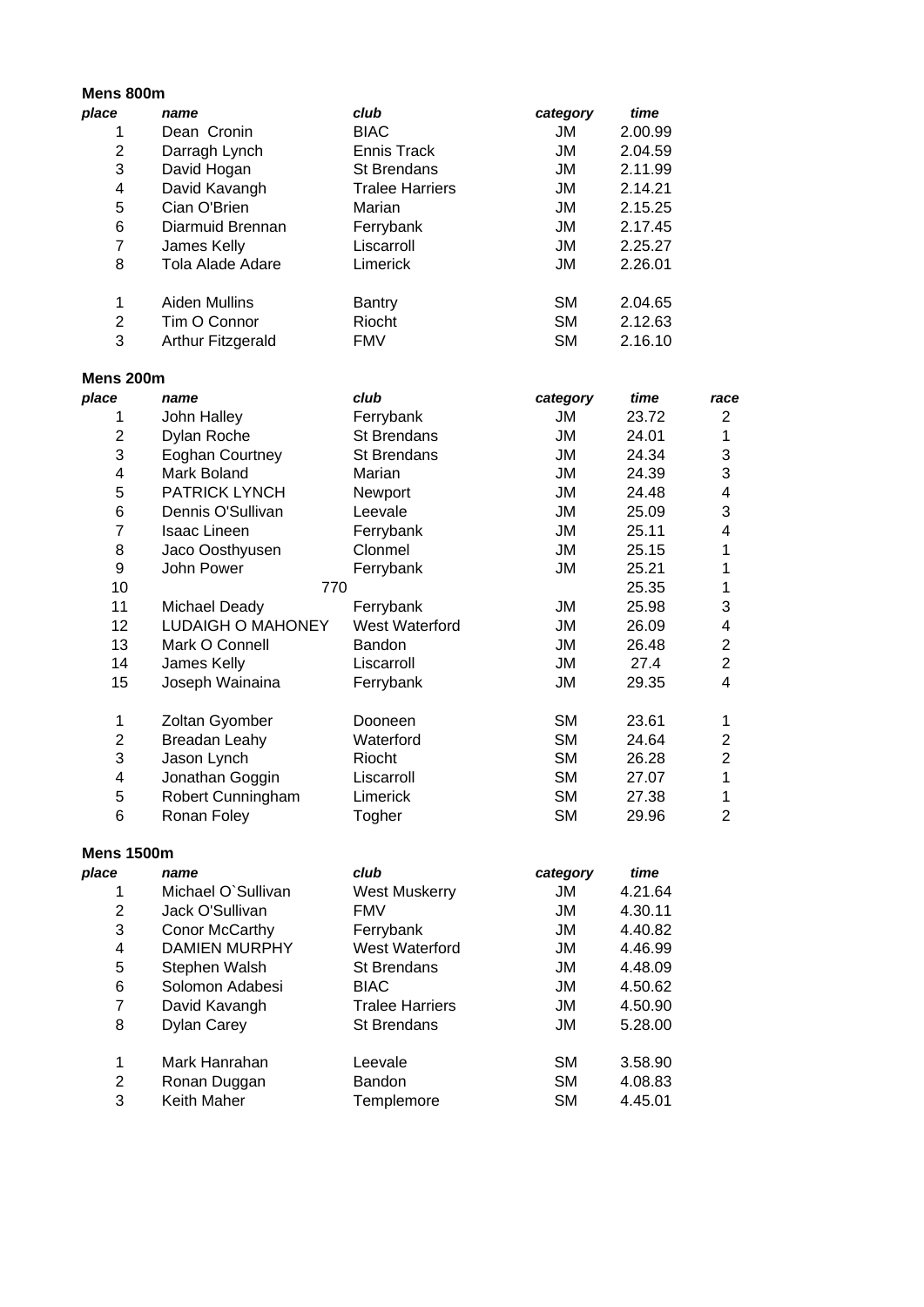## **Mens 3000m**

| place                              | name                    | club                      | category   | time     |              |
|------------------------------------|-------------------------|---------------------------|------------|----------|--------------|
| 1                                  | Patrick McCartan        | <b>West Limerick</b>      | <b>SM</b>  | 8.23.46  |              |
| $\overline{2}$                     | <b>Mareks Floroseks</b> | Guest                     | <b>SM</b>  | 8.23.63  |              |
| 3                                  | Jason Fahy              | <b>Olympic Harriers</b>   | <b>SM</b>  | 8.34.74  |              |
| $\overline{\mathbf{4}}$            | Liam Markham            | <b>Ennis Track</b>        | <b>SM</b>  | 8.35.33  |              |
| 5                                  | James McCarthy          | East Cork                 | <b>SM</b>  | 8.38.90  |              |
| 6                                  | Sean McGrath            | <b>East Cork</b>          | <b>SM</b>  | 8.38.77  |              |
| $\overline{7}$                     | <b>Brian McGinley</b>   | <b>Ennis Track</b>        | <b>SM</b>  | 8.51.72  |              |
| 8                                  | Michael Herlihy         | North Cork                | <b>SM</b>  | 9.03.4   | Н            |
| 9                                  | <b>Brian Murphy</b>     | Ennis Track               | <b>SM</b>  | 9.16.9   | Н            |
| 10                                 | James Grufferty         | Leevale                   | <b>SM</b>  | 9.21.2   | $\mathsf{H}$ |
| 11                                 | <b>Brian Swaby</b>      | Waterford                 | <b>SM</b>  | 9.28.6   | $\mathsf{H}$ |
| 12                                 | Arthur Fitzgerald       | <b>FMV</b>                | <b>SM</b>  | 9.47.8   | $\mathsf{H}$ |
| 13                                 | <b>William Hughes</b>   | <b>CIT</b>                | <b>SM</b>  | 9.51.4   | Н            |
| 14                                 | <b>Tony Fogarty</b>     | <b>Thurles Crokes</b>     | <b>SM</b>  | 9.57.4   | $\mathsf{H}$ |
| 15                                 | Shane Mullaney          | <b>Thurles Crokes</b>     | <b>SM</b>  | 10.06.8  | $\mathsf{H}$ |
| 16                                 | Diarmuid O Sullivan     | <b>North Cork</b>         | <b>SM</b>  | 10.53.3  | $\mathsf{H}$ |
| 17                                 | Declan Doherty          | <b>Thurles Crokes</b>     | <b>SM</b>  | 10.53.8  | $\mathsf{H}$ |
| <b>Mens 5K Walk</b>                |                         |                           |            |          |              |
| place                              | name                    | club                      | category   | time     |              |
| 1                                  | P Murphy                | Castleisland              | <b>SM</b>  | 24.29    |              |
| $\mathbf{2}$                       | <b>Bobby King</b>       | <b>St Cocas</b>           | <b>SM</b>  | 25.43    |              |
| 3                                  | <b>Sean McMullins</b>   | <b>Mullingar Harriers</b> | <b>SM</b>  | 28.17    |              |
| 1                                  | Evan Lynch              | Clonmel                   | <b>JM</b>  | 24.37.48 |              |
| <b>Mens Relay</b><br><b>Junior</b> |                         |                           |            |          |              |
|                                    | 1 St Brendans           | 1.37.2                    | <b>CBP</b> |          |              |
|                                    | 2 Ferrybank             | 1.37.4                    |            |          |              |
|                                    | 3 Dooneen               | 1.43.2                    |            |          |              |
|                                    | 4 Limerick              | 1.43.4                    |            |          |              |
|                                    | 5 Ferrybank             | 1.46.4                    |            |          |              |
| <b>Senior</b>                      |                         |                           |            |          |              |
|                                    | 1 St Brendans           | 1.56.4                    |            |          |              |
|                                    | 2 St Brendans           | 1.59.5                    |            |          |              |
|                                    |                         |                           |            |          |              |

## **Mens Shot**

| place | name                     | club                      | category  | distance          |
|-------|--------------------------|---------------------------|-----------|-------------------|
| 1     | Diarmuid Hickey          | <b>Riverstick Kinsale</b> | JM        | 13.71m            |
| 2     | <b>Patrick McSweeney</b> | Bandon                    | JM        | 12.60m            |
| 3     | Peter O Brien            | <b>St Brendans</b>        | JM        | 10.52m            |
| 4     | Jaco Oosthyusen          | Clonmel                   | JM.       | 10.50m            |
| 5     | Erik Feitshans           | <b>St Brendans</b>        | JM        | 8.54m             |
| 6     | <b>Stephen Power</b>     | Limerick                  | JM.       | 8.31 <sub>m</sub> |
| 7     | Gussi Mangidi            | Limerick                  | JM        | 7.15m             |
| 1     | <b>Kieron Stout</b>      | Celbridge                 | <b>SM</b> | 13.38m            |
| 2     | Daniel Clifford          | <b>FMV</b>                | <b>SM</b> | 13.04m            |
| 3     | Patsy O'Connor           | <b>Tralee Harriers</b>    | <b>SM</b> | 12.78m            |
| 4     | James Nagle              | <b>FMV</b>                | <b>SM</b> | 11.98m            |
| 5     | Tom Boucher              | Ferrybank                 | <b>SM</b> | 10.67m            |
| 6     | Dave Fratorolli          | Limerick                  | <b>SM</b> | 10.06m            |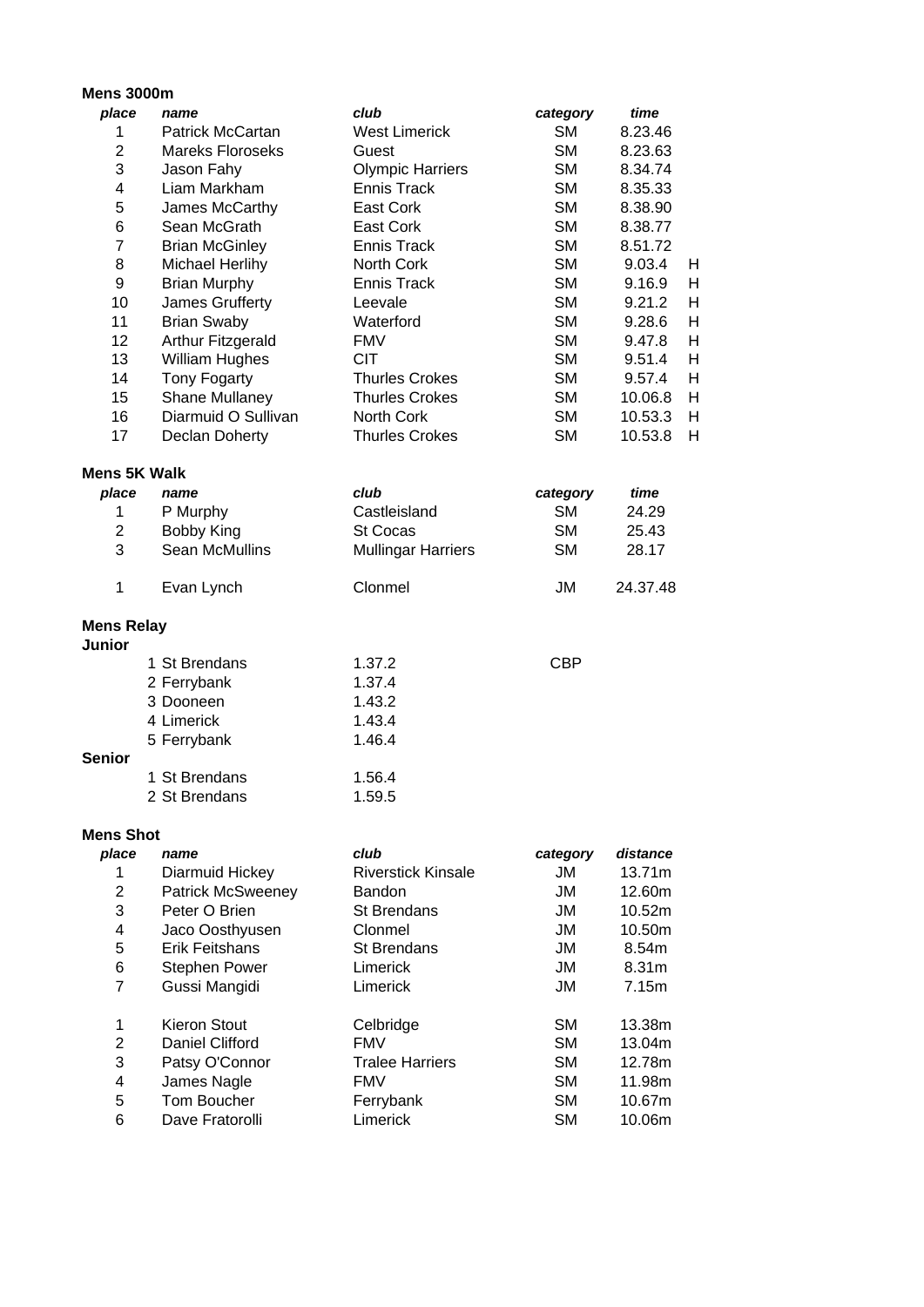## **Mens Weight for Distance**

| place                   | name                     | club                      | category  | distance          |
|-------------------------|--------------------------|---------------------------|-----------|-------------------|
| 1                       | Peter O Brien            | <b>St Brendans</b>        | JM        | 7.59m             |
| $\overline{2}$          | <b>Patrick McSweeney</b> | Bandon                    | JM        | 7.35m             |
| 3                       | <b>Erik Feitshans</b>    | <b>St Brendans</b>        | <b>JM</b> | 5.61m             |
| 1                       | James Nagle              | <b>FMV</b>                | <b>SM</b> | 7.02m             |
| $\overline{c}$          | Patsy O'Connor           | <b>Tralee Harriers</b>    | <b>SM</b> | 6.75m             |
| 3                       | Tom Boucher              | Ferrybank                 | <b>SM</b> | 6.18m             |
| 4                       | Micheál Dennehy          | <b>Rising Sun</b>         | <b>SM</b> | 5.32m             |
| <b>Mens Long Jump</b>   |                          |                           |           |                   |
| place                   | name                     | club                      | category  | distance          |
| 1                       | Eoin O'Carroll           | <b>Tralee Harriers</b>    | JM        | 6.67m             |
| $\overline{c}$          | <b>SHANE ODWYER</b>      | Carrick on Suir           | JM        | 6.66m             |
| 3                       | Stephen Murphy           | Ferrybank                 | <b>JM</b> | 6.02m             |
| 4                       | Michael Godley           | <b>Tralee Harriers</b>    | <b>JM</b> | 5.93m             |
| 5                       | <b>Roland Pika</b>       | Limerick                  | JM        | 5.90m             |
| 6                       | <b>SHANE PROUT</b>       | Carrick on Suir           | <b>JM</b> | 5.87m             |
| $\overline{7}$          | <b>Robert Nagle</b>      | Leevale                   | <b>JM</b> | 5.56m             |
| 8                       | James Kelly              | Liscarroll                | <b>JM</b> | 4.36m             |
| 1                       | David Quilligan          | Leevale                   | <b>SM</b> | 7.18m             |
| 2                       | <b>Timmy Harrington</b>  | Bandon                    | <b>SM</b> | 6.82m             |
| 3                       | Keith Smith              | Carrick on Suir           | <b>SM</b> | 6.35m             |
| 4                       | Breandán Dennehy         | <b>Rising Sun</b>         | <b>SM</b> | 5.91m             |
| 5                       | Keith King               | KIBK N.CI.                | <b>SM</b> | 5.65m             |
| 6                       | <b>Brendan Dennehy</b>   | <b>Rising Sun</b>         | <b>SM</b> | 4.69m             |
|                         | <b>Mens Triple Jump</b>  |                           |           |                   |
| place                   | name                     | club                      | category  | distance          |
| 1                       | <b>SHANE PROUT</b>       | Carrick on Suir           | JM        | 12.86m            |
| $\overline{\mathbf{c}}$ | Sean Archer              | Ferrybank                 | JM        | 12.67m            |
| 3                       | Michael Godley           | <b>Tralee Harriers</b>    | JM        | 12.56m            |
| 4                       | Ryan Casey               | Leevale                   | JM        | 12.29m            |
| 5                       | Diarmuid Hickey          | <b>Riverstick Kinsale</b> | JM        | 12.03m            |
| 1                       | Denis Finnegan           | Leevale                   | <b>SM</b> | 14.40m            |
| $\overline{c}$          | Keith King               | KIBK N.CI.                | <b>SM</b> | 11.17m            |
| 3                       | <b>Michael Grimes</b>    | <b>St Brendans</b>        | <b>SM</b> | 10.80m            |
| 4                       | Steven O'Riordan         | Templemore                | <b>SM</b> | 9.74m             |
| <b>Mens High Jump</b>   |                          |                           |           |                   |
| place                   | name                     | club                      | category  | height            |
| $\mathbf{1}$            | <b>PJ</b> Galvin         | <b>St Brendans</b>        | JM        | 1.80 <sub>m</sub> |
| $\overline{\mathbf{c}}$ | Shane O'Dwyer            | Carrick on Suir           | JM        | 1.75m             |
| 3                       | James Kelly              | Liscarroll                | JM        | 1.40m             |
| $\mathbf 1$             | Keith King               | KIBK N.CI.                | <b>SM</b> | 1.75m             |
| $\overline{c}$          | <b>Emmanual Sabayo</b>   | Dooneen                   | <b>SM</b> | 1.70m             |
| 3                       | <b>Brendan Dennehy</b>   | <b>Rising Sun</b>         | <b>SM</b> | 1.45m             |